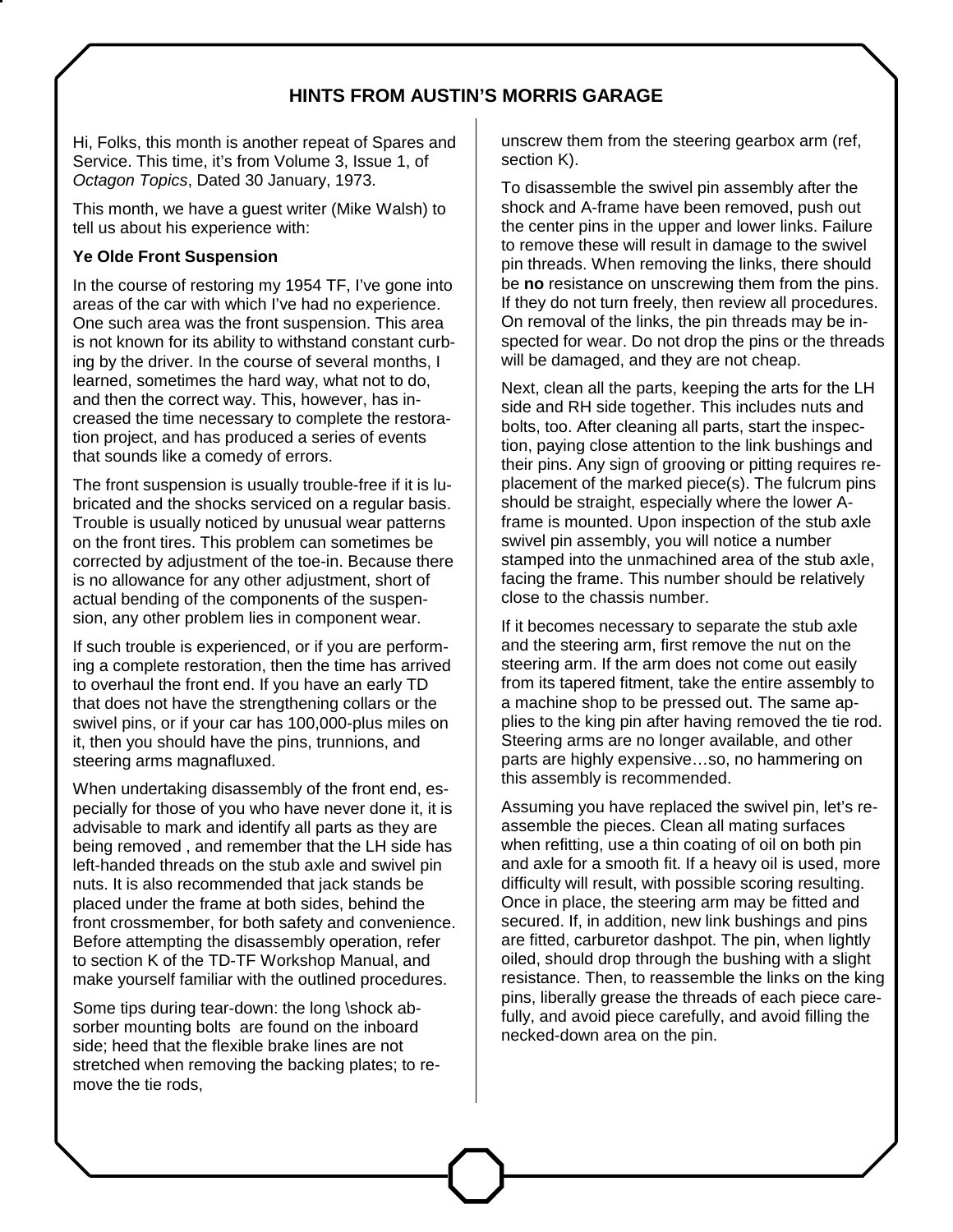By sighting through the link pin hole, one may locate the end of the threads. Centering the link pin hole in this area and by carefully noting the position of the link, one may insert the link pin and check to make certain there is no binding.

When replacing the rubber boot on the link that fits over the swivel pin, lightly grease the inside of it so the seal will rotate about the pin without hanging up (I recommend the use of silicone spray or lube to completely cover the new rubber both inside and out–this protects all surfaces against smog and other airborne pollutants while allowing the seal to rotate.) Now that the links are on the pins, it's time to install the shock absorbers and lower A-frames to their correct links.

When fitting the rubber seals to these areas it is not advisable to grease (but still spray with silicone), because the sealing quality will be impaired. Make sure the metal retainer has a washer on the inside, and if the retainer has been bent, straighten or replace it as necessary. Then, fit the seal over the retainer and slip it on the end of the link.

It is now permissible to slip the shock arm and Aframe arms into place. Lightly grease (yes) the bolt and slip it into the hole. Adjust the assembly by hand to slip the bolt through. Under no circumstance should a hammer be used. If the bolt will not go through the shock arms freely, that means the shock arm is bent, and the shock must be replaced. Do not hurry this assembly as this adjusting to make a proper fit is extremely fine and requires much patience. However, once the job is done right, it will last a long time and give the best results.

To finish the job, bolt the fulcrum pin to the chassis and install the rubber bushings. To prevent future squeaking, it is necessary to spray the bushings with silicone lubricant (spray only the exposed rubber with silicone after installation).

Now, follow the factory shop manual to refit the assembly to the car, remembering to grease (yes) both ends of the springs before installation. I would advise you to replace all old bolts to add an extra bit of safety to this vital part of the car. Plan to replace all other rubber parts, too.

I hope this will cover some of the cloudy areas not covered in the shop manual. I will bring some old parts that illustrate what not to do to the front suspension to the next meeting.

We continue with more from the same issue.

## **MORE LOWDOWN**  from Leland

Here are some more of those little gems of information gleaned from my past experiences, together with my reactions and the solutions that I applied. They may not be according to the experts best advice, but in all cases, it seemed like a good idea at the time.

The first time I ever removed an oil pump, much time was lost in closely following the directions in the shop manual (i.e., remove bolts and pull away oil pump assembly, etc.).

- 1) What is not said is the need for a heavy brass or lead hammer to knock the pump loose from the near-press fit. Don't be bashful (but don't BASH either). You need a good "persuader," but be sure that it is Lead or Brass.
- 2) I had a high-rpm miss in the TD that I just couldn't find. After a lot of frustration and cleaning of carbs, etc., I found a tiny hole in the gasoline line to the forward carburetor. At low rpms, the fuel supply to the forward carburetor was adequate, but at high rpms and the resulting higher demand, the air was sucked into the fuel line, and the forward carburetor simply ran dry. Believe it or not, it didn't show up as a gasoline leak either. One in a million I guess, but you never can tell.

I sure hope you all enjoy these article reprieves, and I further hope you can benefit from the information contained in them. Regards, Jerry.

We always encourage members and others to pen and submit technical articles or other material that may be of interest to owners of vintage MGs. Just e-mail me at *idaustinmg@cyberhotline.com* or leave a comment at our Web site [www.vintagemg.com.](http://www.vintagemg.com/)

I might mention that this article is presented in complete form, while other technical articles at our site are available to only members. In order to view them in their entirety, it is necessary to become a member (full or associate). Please join us. Our intent is to keep our MG wonders on the road and in tip-top shape. Click on membership, and fill out the application. Or drop us a line to receive a paper copy.

As usual, these articles may be reprinted in other MG club organs, but *Octagon Topics* must be credited as being the source.

As a possibly comedic note, what follows on the next page is A club financial statement for 1974/75.